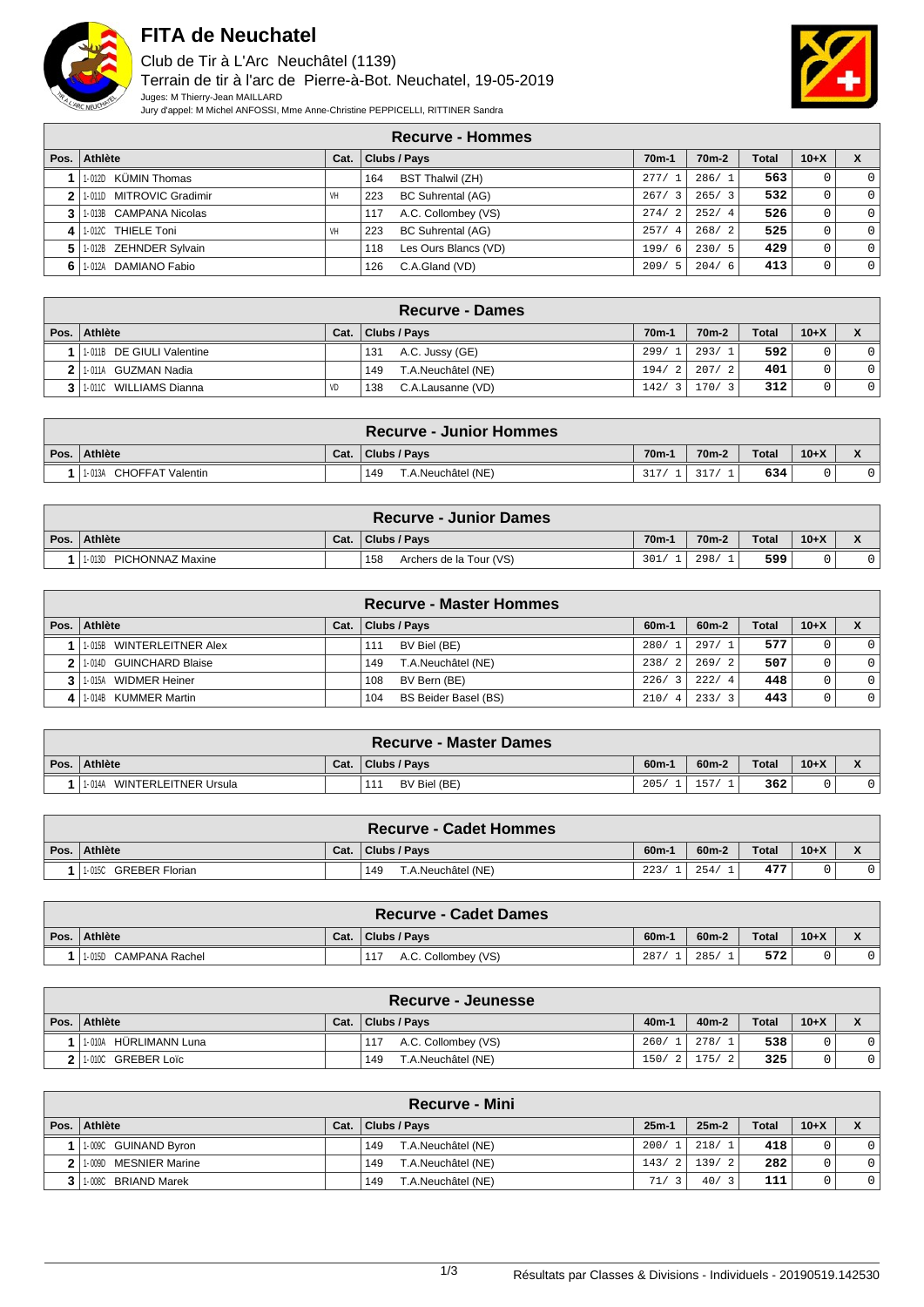

## **FITA de Neuchatel**

Club de Tir à L'Arc Neuchâtel (1139) Terrain de tir à l'arc de Pierre-à-Bot. Neuchatel, 19-05-2019 Juges: M Thierry-Jean MAILLARD Jury d'appel: M Michel ANFOSSI, Mme Anne-Christine PEPPICELLI, RITTINER Sandra



| <b>Compound - Hommes</b> |  |
|--------------------------|--|
|--------------------------|--|

| Pos. | Athlète                | Cat. | <b>Clubs / Pays</b>                   | $50m-1$ | $50m-2$ | <b>Total</b> | $10+X$ | X        |
|------|------------------------|------|---------------------------------------|---------|---------|--------------|--------|----------|
|      | 1-018B BINDITH Serge   |      | T.A. Les Geneveys/Coffrane (NE<br>191 | 327/2   | 332/1   | 659          |        | $\Omega$ |
|      | 1-018A HÉRITIER Pascal |      | Archers de la Tour (VS)<br>158        | 328/1   | 314/2   | 642          |        | $\Omega$ |
|      | 1-017C SPICHALE Flurin |      | BS Pilatus Luzern (LU)<br>144         | 315/3   | 310/4   | 625          |        | $\Omega$ |
|      | 1-016C JAECKY Gregor   |      | T.A.Neuchâtel (NE)<br>149             | 302/4   | 314/2   | 616          |        | $\Omega$ |
|      | 1-019D GREMAUD Pascal  |      | A.C.Fribourg (FR)<br>122              | 286/6   | 298/5   | 584          | 0      | $\Omega$ |
| 6    | 1-018D BODMER Frederic |      | A.C.Fribourg (FR)<br>122              | 296/5   | 283/6   | 579          |        | $\Omega$ |

| ∖Compound - Dames          |  |                        |                    |         |              |        |                                          |  |  |  |
|----------------------------|--|------------------------|--------------------|---------|--------------|--------|------------------------------------------|--|--|--|
| Pos. Athlète               |  | Cat.   Clubs / Pavs    | 50 <sub>m</sub> -1 | $50m-2$ | <b>Total</b> | $10+X$ | $\overline{\phantom{a}}$<br>$\mathbf{v}$ |  |  |  |
| 1-017A DE GIULI Clémentine |  | A.C. Jussy (GE)<br>131 | 333/               | 338/    | 671          |        |                                          |  |  |  |

| <b>Compound - Junior Dames</b> |      |                          |         |         |              |        |  |  |  |  |
|--------------------------------|------|--------------------------|---------|---------|--------------|--------|--|--|--|--|
| Pos. Athlète                   | Cat. | Clubs / Pays             | $50m-1$ | $50m-2$ | <b>Total</b> | $10+X$ |  |  |  |  |
| 1-016D PICASSO Asia            |      | 138<br>C.A.Lausanne (VD) | 236/    | 239/    | 475'         |        |  |  |  |  |

| <b>Compound - Master Hommes</b> |      |                         |         |         |              |        |   |  |  |
|---------------------------------|------|-------------------------|---------|---------|--------------|--------|---|--|--|
| Pos. Athlète                    | Cat. | Clubs / Pays            | $50m-1$ | $50m-2$ | <b>Total</b> | $10+X$ |   |  |  |
| <b>IMBODEN Martin</b><br>1-019A |      | OBV Gampel (VS)<br>150  | 328/    | 1336/7  | 664          |        |   |  |  |
| 1-019B KILCHÖR Franz            |      | BS Grasburg (BE)<br>128 | 311/2   | 310/2   | 621          |        | 0 |  |  |

| <b>Compound - Master Dames</b> |      |                          |         |         |              |        |  |  |  |
|--------------------------------|------|--------------------------|---------|---------|--------------|--------|--|--|--|
| Pos.   Athlète                 | Cat. | Clubs / Pays             | $50m-1$ | $50m-2$ | <b>Total</b> | $10+X$ |  |  |  |
| 1-017B RITTINER Sandra         |      | 138<br>C.A.Lausanne (VD) | 320/    | 334/    | 654          |        |  |  |  |

| <b>Compound - Cadet Hommes</b> |      |                                |                    |         |              |        |    |  |  |  |
|--------------------------------|------|--------------------------------|--------------------|---------|--------------|--------|----|--|--|--|
| Pos. Athlète                   | Cat. | Clubs / Pays                   | 50 <sub>m</sub> -1 | $50m-2$ | <b>Total</b> | $10+X$ |    |  |  |  |
| 1-016B VARONE Marius           |      | Archers de la Tour (VS)<br>158 | 320/1              | 296/21  | 616          |        |    |  |  |  |
| 11-016A JAECKY Joseph          | JE   | T.A.Neuchâtel (NE)<br>149      | 286/2              | 308/    | 594          |        | 01 |  |  |  |

| <b>Barebow - Hommes</b>     |      |                                  |         |            |       |        |    |  |  |
|-----------------------------|------|----------------------------------|---------|------------|-------|--------|----|--|--|
| Pos. Athlète                | Cat. | <sup>1</sup> Clubs / Pays        | $30m -$ | $30m-2$    | Total | $10+X$ |    |  |  |
| 1-006A PALOMBA Massimiliano |      | 163<br>Arc & Forêt Tavannes (BE) | 256/1   | 277/       | 533   |        |    |  |  |
| PERROLLAZ Ivan<br>1-007A    |      | BSV Indian Archers (VS)<br>211   | 186/2   | 224/<br>-2 | 410   |        | 01 |  |  |

| <b>Barebow - Dames</b>     |      |                                  |            |         |       |        |  |  |
|----------------------------|------|----------------------------------|------------|---------|-------|--------|--|--|
| Pos. Athlète               | Cat. | Clubs / Pays                     | $30m-$     | $30m-2$ | Total | $10+X$ |  |  |
| 1-006C GYGAX Eleonora      |      | 155<br>Archers de la Saigne (JU) | 245/       | 265/    | 510   |        |  |  |
| PERROLLAZ Inarid<br>1-006D |      | BSV Indian Archers (VS)<br>211   | 218/2 208/ |         | 426   |        |  |  |

|      | <b>Barebow - Master Hommes</b>  |      |                                  |         |         |              |          |  |  |  |
|------|---------------------------------|------|----------------------------------|---------|---------|--------------|----------|--|--|--|
| Pos. | Athlète                         | Cat. | Clubs / Pays                     | $30m -$ | $30m-2$ | <b>Total</b> | $10 + X$ |  |  |  |
|      | 1-007D<br><b>TRIPET Laurent</b> |      | 163<br>Arc & Forêt Tavannes (BE) | 297.    | 309/    | 606          |          |  |  |  |

| <b>Barebow - Master Dames</b> |      |                                |         |         |       |          |  |  |  |
|-------------------------------|------|--------------------------------|---------|---------|-------|----------|--|--|--|
| Pos. Athlète                  | Cat. | Clubs / Pays                   | $30m-1$ | $30m-2$ | Total | $10 + X$ |  |  |  |
| 1-007C SAVIOZ Caroline        |      | Archers de la Tour (VS)<br>158 | 249/    | 265/    | 514   |          |  |  |  |

| <b>Barebow - Jeunesse</b> |      |                                |         |         |              |        |  |  |  |
|---------------------------|------|--------------------------------|---------|---------|--------------|--------|--|--|--|
| Pos. Athlète              | Cat. | Clubs / Pays                   | $30m-1$ | $30m-2$ | <b>Total</b> | $10+X$ |  |  |  |
| 11-002A PERROLLAZ Svenja  |      | BSV Indian Archers (VS)<br>211 | 94/     | 140/    | 234          |        |  |  |  |
| l 1-002C WYER Cédric      |      | BSV Indian Archers (VS)<br>211 | 43/2    | 101     | 144          |        |  |  |  |